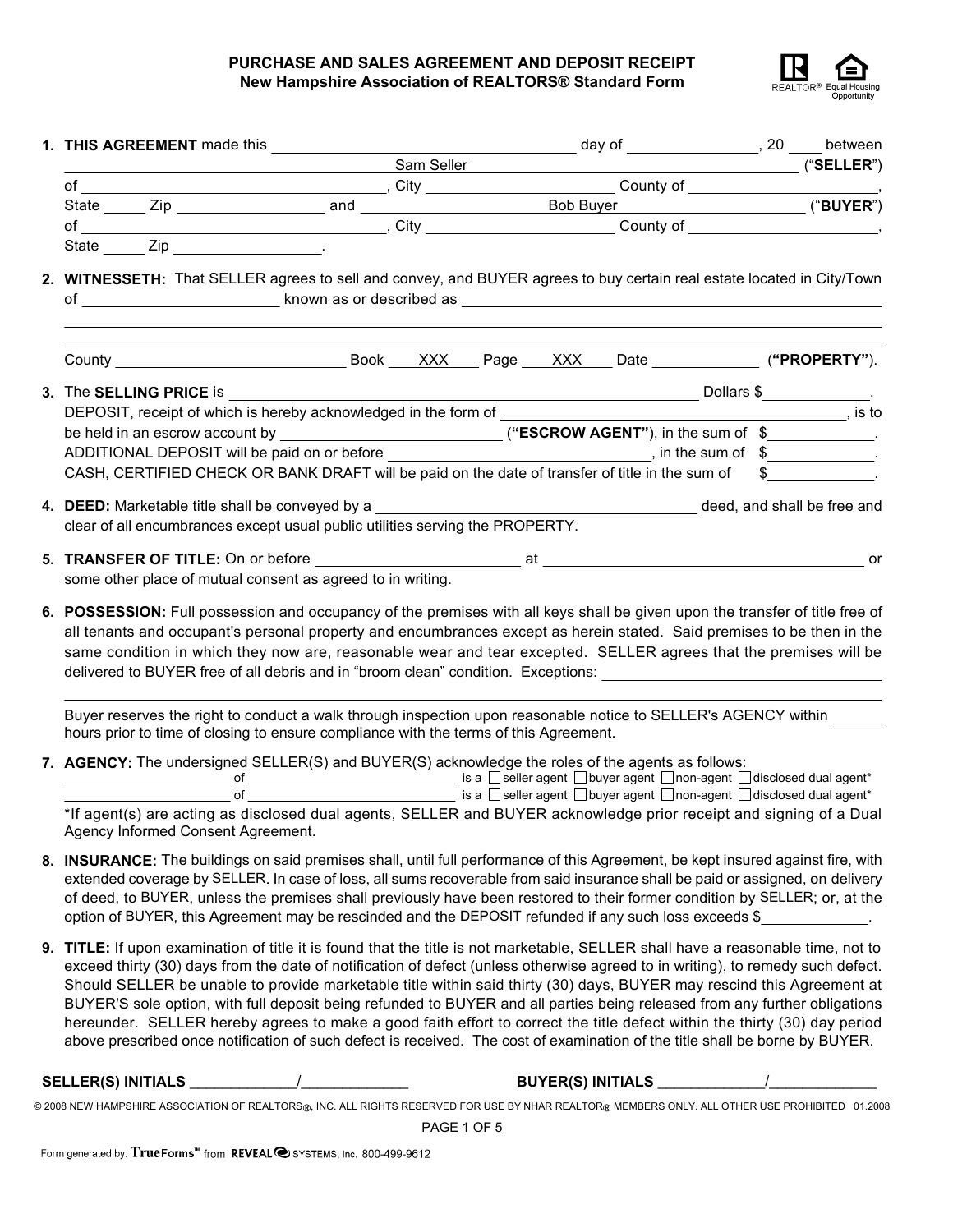

.

**10. TAXES,** condo fees, special assessments, rents, water and sewage bills and fuel in storage shall be prorated as of time and date of closing or

# **11. PROPERTY INCLUDED:** All Fixtures

**12.** In compliance with the requirements of RSA 477:4-a, the following information is provided to BUYER relative to Radon Gas and Lead Paint:

**RADON GAS**: Radon gas, the product of decay of radioactive materials in rock may be found in some areas of New Hampshire. This gas may pass into a structure through the ground or through water from a deep well. Testing can establish its presence and equipment is available to remove it from the air or water.

LEAD PAINT: Before 1978, paint containing lead may have been used in structures. The presence of flaking lead paint can present a serious health hazard, especially to young children and pregnant women. Tests are available to determine whether lead is present. **Disclosure Required**  $\Box$  YES  $\Box$  NO

# **BUYER ACKNOWLEDGES PRIOR RECEIPT OF SELLER PROPERTY DISCLOSURE FORM ATTACHED HERETO AND**

### SIGNIFIES BY INITIALING HERE:

**13. DUE DILIGENCE:** The BUYER is encouraged to seek information from professionals normally engaged in the business regarding any specific issue of concern. SELLER'S AGENCY makes no warranties or representations regarding the condition, permitted use or value of the SELLER'S real or personal property. This Agreement is contingent upon the following inspections, with results being satisfactory to the BUYER:

| <b>TYPE OF INSPECTION:</b> | YFS. | NO. |                | <b>RESULTS TO SELLER TYPE OF INSPECTION:</b> | YFS. | NO. | <b>RESULTS TO SELLER</b> |
|----------------------------|------|-----|----------------|----------------------------------------------|------|-----|--------------------------|
| a. General Building        |      |     | within<br>davs | f. Lead Paint                                |      |     | within<br>days           |
| b. Sewage Disposal         |      |     | within<br>davs | a. Pests                                     |      |     | within<br>days           |
| c. Water Quality           |      |     | within<br>davs | h. Hazardous Waste                           |      |     | within<br>days           |
| d. Radon Air Quality       |      |     | within<br>davs |                                              |      |     | within<br>days           |
| e. Radon Water Quality     |      |     | within<br>davs |                                              |      |     | within<br>days           |

**The use of days is intended to mean calendar days from the effective date of this Agreement.** All inspections will be done by professionals normally engaged in the business, to be chosen and paid for by BUYER. If BUYER does not notify SELLER that the results of an inspection are unsatisfactory within the time period set forth above, the contingency is waived by BUYER. TIME IS OF THE ESSENCE. If the results of any inspection specified herein reveal significant issues or defects, which were not previously disclosed to BUYER, then:

(a) SELLER shall have the option of repairing or remedying the unsatisfactory condition(s) prior to transfer of title, so long as BUYER and SELLER both agree on the method of repair or remedy; or

(b) if SELLER is unwilling or unable to repair or remedy the unsatisfactory condition(s) or BUYER and SELLER cannot reach agreement with respect to the method of repair or remedy, then this Agreement shall be null and void, and all deposits will be returned to BUYER in accordance with the procedures required by the New Hampshire Real Estate Practice Act (N.H. RSA 331-A:13); or

(c) BUYER may terminate this Agreement in writing and all deposits will be returned to BUYER in accordance with the procedures required by the New Hampshire Real Estate Practice Act (N.H. RSA 331-A:13).

**SELLER(S) INITIALS** \_\_\_\_\_\_\_\_\_\_\_\_\_/\_\_\_\_\_\_\_\_\_\_\_\_\_ **BUYER(S) INITIALS** \_\_\_\_\_\_\_\_\_\_\_\_\_/\_\_\_\_\_\_\_\_\_\_\_\_\_

© 2008 NEW HAMPSHIRE ASSOCIATION OF REALTORS®, INC. ALL RIGHTS RESERVED FOR USE BY NHAR REALTOR® MEMBERS ONLY. ALL OTHER USE PROHIBITED 01.2008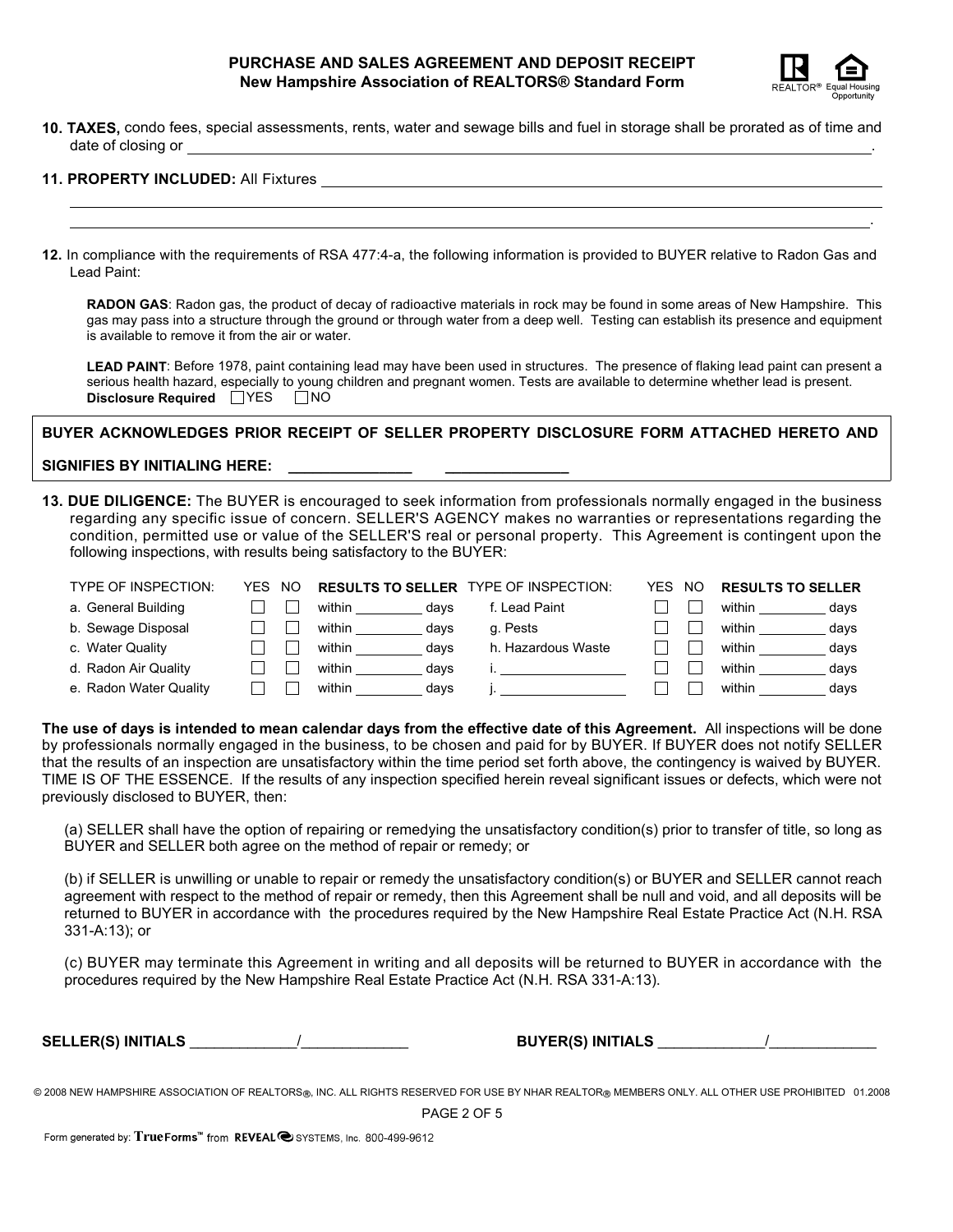

Notification in writing of SELLER'S intent to repair or remedy should be delivered to BUYER or BUYER'S Agent within five (5) days of receipt by SELLER of notification of unsatisfactory condition(s). In the absence of inspection mentioned above, BUYER is relying upon BUYER'S own opinion as to the condition of the PROPERTY.

|       |  |  |  |  | BUYER HEREBY ELECTS TO WAIVE THE RIGHT TO ALL INSPECTIONS AND SIGNIFIES BY INITIALING |  |  |
|-------|--|--|--|--|---------------------------------------------------------------------------------------|--|--|
| HERE: |  |  |  |  |                                                                                       |  |  |

This Agreement is contingent upon BUYER'S review of the following:

|                                    | YES NO       |                                                    | YES | -NC |
|------------------------------------|--------------|----------------------------------------------------|-----|-----|
| a. Restrictive Covenants of Record | $\mathbf{1}$ | d. Condominium documentation per N.H. RSA 356-B:58 |     |     |
| b. Easements of Record/Deed        |              | e. Co-op/PUD/Association Documents                 |     |     |
| c. Park Rules and Regulations      |              | f. Availability of Property/Casualty Insurance     |     |     |

If such review is unsatisfactory, BUYER must notify SELLER in writing within days from the effective date of the Agreement failing which such contingency shall lapse.

- **14. LIQUIDATED DAMAGES**: If BUYER shall default in the performance of their obligation under this Agreement, the amount of the deposit may, at the option of SELLER, become the property of SELLER as reasonable liquidated damages. In the event of any dispute relative to the deposit monies held in escrow, the **ESCROW AGENT** may, in its sole discretion, pay said deposit monies into the Clerk of Court of proper jurisdiction in an Action of Interpleader, providing each party with notice thereof at the address recited herein, and thereupon the **ESCROW AGENT** shall be discharged from its obligations as recited therein and each party to this Agreement shall thereafter hold the **ESCROW AGENT** harmless in such capacity. Both parties hereto agree that the **ESCROW AGENT** may deduct the cost of bringing such Interpleader action from the deposit monies held in escrow prior to the forwarding of same to the Clerk of such court.
- **15. PRIOR STATEMENTS**: Any verbal representation, statements and agreements are not valid unless contained herein. This Agreement completely expresses the obligations of the parties.

**16. FINANCING**: This Agreement  $(\Box$  is)  $(\Box$  is not) contingent upon BUYER obtaining financing under the following terms:

AMOUNT TERM/YEARS RATE MORTGAGE TYPE

For the purposes of this Agreement, financing is to be demonstrated by a conditional loan commitment letter, which states that BUYER is creditworthy, has been approved and that the lender shall make the loan in a timely manner at the Closing on specified customary conditions for a loan of the type specified above. BUYER is responsible to resolve all conditions included in the loan commitment by the Closing date.

The existence of conditions in the loan commitment will not extend either the Financing Deadline described below or the closing date.

BUYER hereby authorizes, directs and instructs its lender to communicate the status of BUYER'S financing and the satisfaction of lender's specified conditions to SELLER and SELLER'S/BUYER'S AGENCY.

TIME IS OF THE ESSENCE in the observance of all deadlines set forth within this financing contingency.

**SELLER(S) INITIALS** \_\_\_\_\_\_\_\_\_\_\_\_\_/\_\_\_\_\_\_\_\_\_\_\_\_\_ **BUYER(S) INITIALS** \_\_\_\_\_\_\_\_\_\_\_\_\_/\_\_\_\_\_\_\_\_\_\_\_\_\_

© 2008 NEW HAMPSHIRE ASSOCIATION OF REALTORS®, INC. ALL RIGHTS RESERVED FOR USE BY NHAR REALTOR® MEMBERS ONLY. ALL OTHER USE PROHIBITED 01.2008

PAGE 3 OF 5

Form generated by: True Forms<sup>"</sup> from REVEAL @ SYSTEMS, Inc. 800-499-9612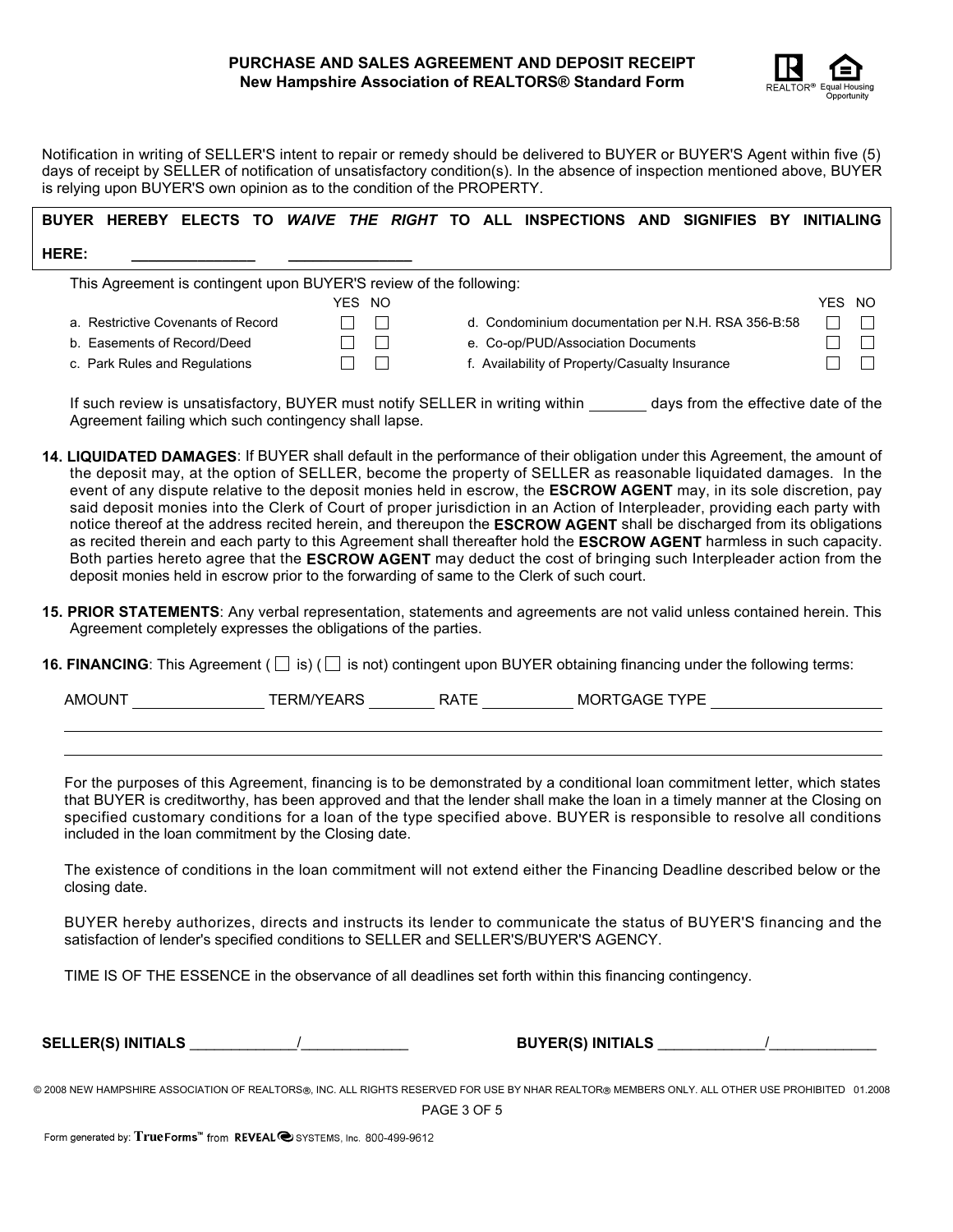

BUYER agrees to act diligently and in good faith in obtaining such financing and shall, within calendar calendar days from the effective date, submit a complete and accurate application for mortgage financing to at least one financial institution currently providing such loans, requesting financing in the amount and on the terms provided in this Agreement.

If BUYER provides written evidence of inability to obtain financing to SELLER by ("Financing Deadline"), then:

(a) This Agreement shall be null and void; and

(b) All deposits will be returned to BUYER in accordance with the procedures required by the New Hampshire Real Estate Practice Act (N.H. RSA 331-A:13) ("the Deposit Procedures"); and

(c) The premises may be returned to the market.

BUYER may choose to waive this financing contingency by notifying SELLER in writing by the Financing Deadline and this Agreement shall no longer be subject to financing.

If, however:

- (a) BUYER does not make application within the number of days specified above; or
- (b) BUYER fails to provide written financing commitment or written evidence of inability to obtain financing to SELLER by the Financing Deadline,

Then SELLER shall have the option of either:

- (a) Declaring BUYER in default of this Agreement; or
- (b) Treating the financing contingency as having been waived by BUYER.

If SELLER declares BUYER in default, in addition to the other remedies afforded under this Agreement:

- (a) SELLER will be entitled to all deposits in accordance with the Deposit Procedures; and
- (b) This Agreement will be terminated; and
- (c) The premises may be returned to the market for sale.

If SELLER opts to treat the financing contingency as waived or relies on a conditional loan commitment and BUYER subsequently does not close in a timely manner, SELLER can then declare BUYER in default. SELLER then, in addition to the other remedies afforded under this Agreement:

(a) Will be entitled to all deposits in accordance with the Deposit Procedures; and

- (b) This Agreement will be terminated; and
- (c) The premises may be returned to the market for sale.

BUYER shall be solely responsible to provide SELLER in a timely manner with written evidence of financing or lack of financing as described above.

**SELLER(S) INITIALS** \_\_\_\_\_\_\_\_\_\_\_\_\_/\_\_\_\_\_\_\_\_\_\_\_\_\_ **BUYER(S) INITIALS** \_\_\_\_\_\_\_\_\_\_\_\_\_/\_\_\_\_\_\_\_\_\_\_\_\_\_

© 2008 NEW HAMPSHIRE ASSOCIATION OF REALTORS®, INC. ALL RIGHTS RESERVED FOR USE BY NHAR REALTOR® MEMBERS ONLY. ALL OTHER USE PROHIBITED 01.2008

PAGE 4 OF 5